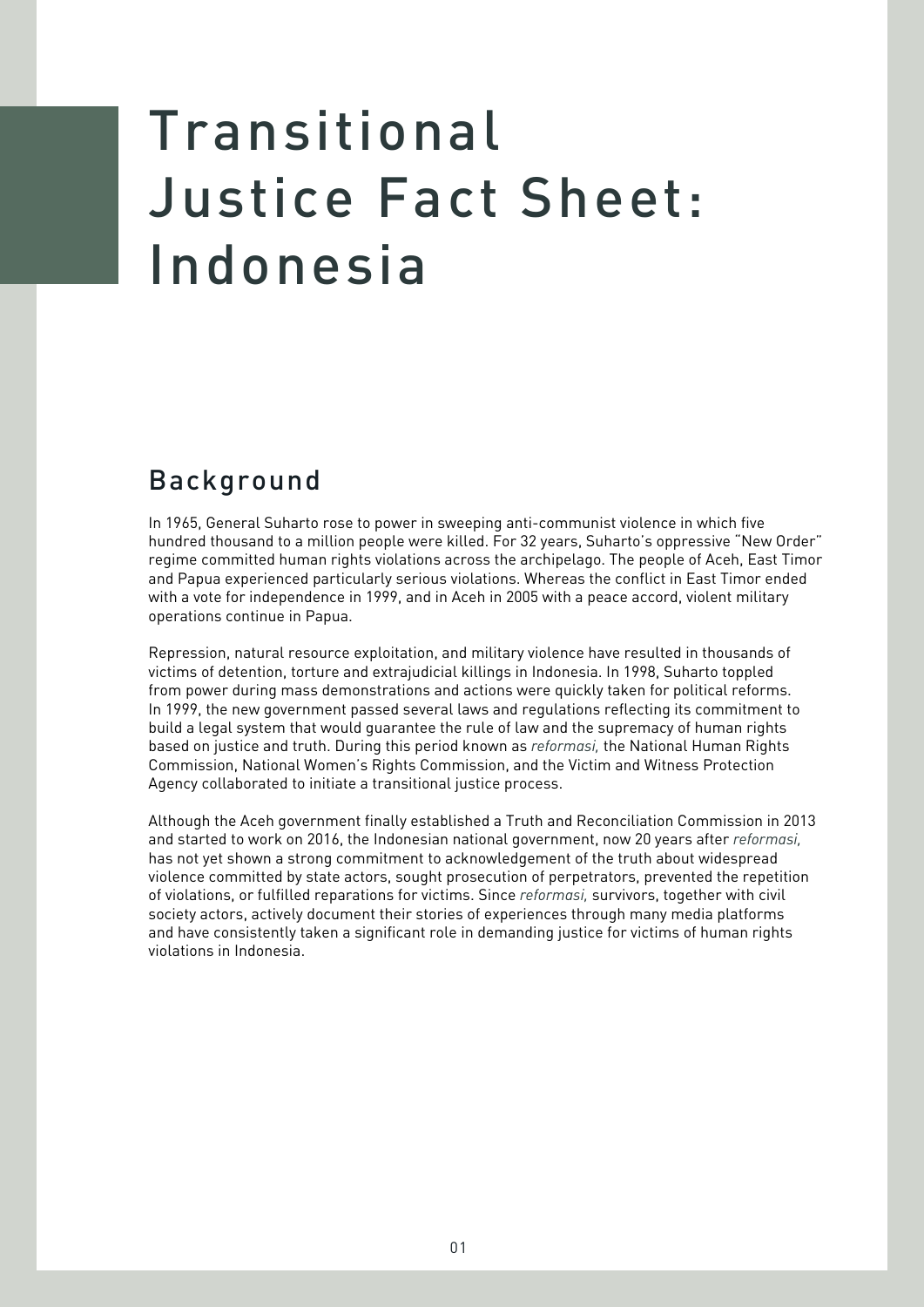## Transitional Justice Initiatives

|              | <b>NATIONAL LEVEL</b>                                                                                                                                                                                                                                                                                                                                                                                                                                                                                                                                                                                                                                                                                                                                                                                                                                                                                                                                                                                                                                                                                                                                                                                                                                                                                                                                                                                                                                                                                                                                                                                                                                                                                                                      | <b>ACEH CONTEXT</b>                                                                                                                                                                                                                                                                                                                                                                                                                                                                                                                                                                                                                                                                                                                                                                                                                                                                                                                                                                                                                                                                                                                                            |
|--------------|--------------------------------------------------------------------------------------------------------------------------------------------------------------------------------------------------------------------------------------------------------------------------------------------------------------------------------------------------------------------------------------------------------------------------------------------------------------------------------------------------------------------------------------------------------------------------------------------------------------------------------------------------------------------------------------------------------------------------------------------------------------------------------------------------------------------------------------------------------------------------------------------------------------------------------------------------------------------------------------------------------------------------------------------------------------------------------------------------------------------------------------------------------------------------------------------------------------------------------------------------------------------------------------------------------------------------------------------------------------------------------------------------------------------------------------------------------------------------------------------------------------------------------------------------------------------------------------------------------------------------------------------------------------------------------------------------------------------------------------------|----------------------------------------------------------------------------------------------------------------------------------------------------------------------------------------------------------------------------------------------------------------------------------------------------------------------------------------------------------------------------------------------------------------------------------------------------------------------------------------------------------------------------------------------------------------------------------------------------------------------------------------------------------------------------------------------------------------------------------------------------------------------------------------------------------------------------------------------------------------------------------------------------------------------------------------------------------------------------------------------------------------------------------------------------------------------------------------------------------------------------------------------------------------|
| <b>TRUTH</b> | <b>Official</b><br>• 1993: The President establishes the National<br>Commission on Human Rights (Komnas HAM).<br>. 1998: Findings by the Joint Fact-Finding Team<br>for the Events of May 1998 include widespread<br>sexual violence took place during the riots on<br>15-13 May; the majority of the victims were of<br>Chinese descent.<br>• 1998: The President establishes the National<br>Commission on Violence Against Women<br>(Komnas Perempuan) that has since conducted<br>inquiries into sexual violence during 1998 riots,<br>and documented gender-based violations<br>committed during mass violence in 1965, and<br>armed conflicts in Aceh and Papua.<br>. 1999: Passage of Human Rights Law No.<br>1999/39 strengthens the role of Komnas HAM<br>. 2001: Law No. 2001/21 on Special Autonomy in<br>Papua states that the Papua government should<br>establish a Truth Commission in Papua.<br>. 2004: A national Truth and Reconciliation<br>Commission (TRC) is initiated by Law No.<br>2004/27, but following a judicial review in 2006 is<br>annulled by the Constitutional Court.<br>• 2005-2008: The Indonesia-Timor-Leste<br>Commission for Truth and Friendship finds<br>Indonesian security forces in Timor-Leste<br>responsible for gross human rights violations<br>related to the East Timor Referendum in 1999.<br><b>Unofficial</b><br>• 2012-2013: The Coalition for Justice and Truth<br>(KKPK) initiates an unofficial truth-seeking<br>process comprising a series of local hearings<br>and public campaigns across the country. In<br>November 2013, KKPK holds a national "Year of<br>Truth" hearing in Jakarta where survivors gather<br>to give testimonies about their experiences of<br>violence. | <b>Unofficial</b><br>• 1999: The Independent Commission for<br>the Investigation of Violence in Aceh finds<br>that security forces perpetrated patterns<br>of mass violence during the period when<br>Aceh was declared a military operation<br>zone.<br>• 2006: Law No. 2006/11, Law on the<br>Aceh Government, states that the Aceh<br>government should establish a Truth<br>Commission and Reconciliation in Aceh.<br>• 2013: The Government of Aceh issues<br>Qanun No. 2013/17 to establish the Aceh<br><b>Truth and Reconciliation Commission</b><br>(TRC) as a local truth-seeking process and<br>reconciliation designed and implemented<br>in Aceh. In 2016 the Government of Aceh<br>appoints seven commissioners to the Aceh<br>TRC with the mandate to reveal the truth<br>and provide reconciliation in Aceh.<br><b>Unofficial</b><br>· Civil society documents survivors'<br>stories and conducts public hearings as<br>alternative forms of truth seeking. In 2010<br>The Coalition of Revealing Truth of Aceh<br>(KPK Aceh) conduct an unofficial truth-<br>seeking process to hear testimony on the<br>1999 killings at Simpang KKA in Aceh. |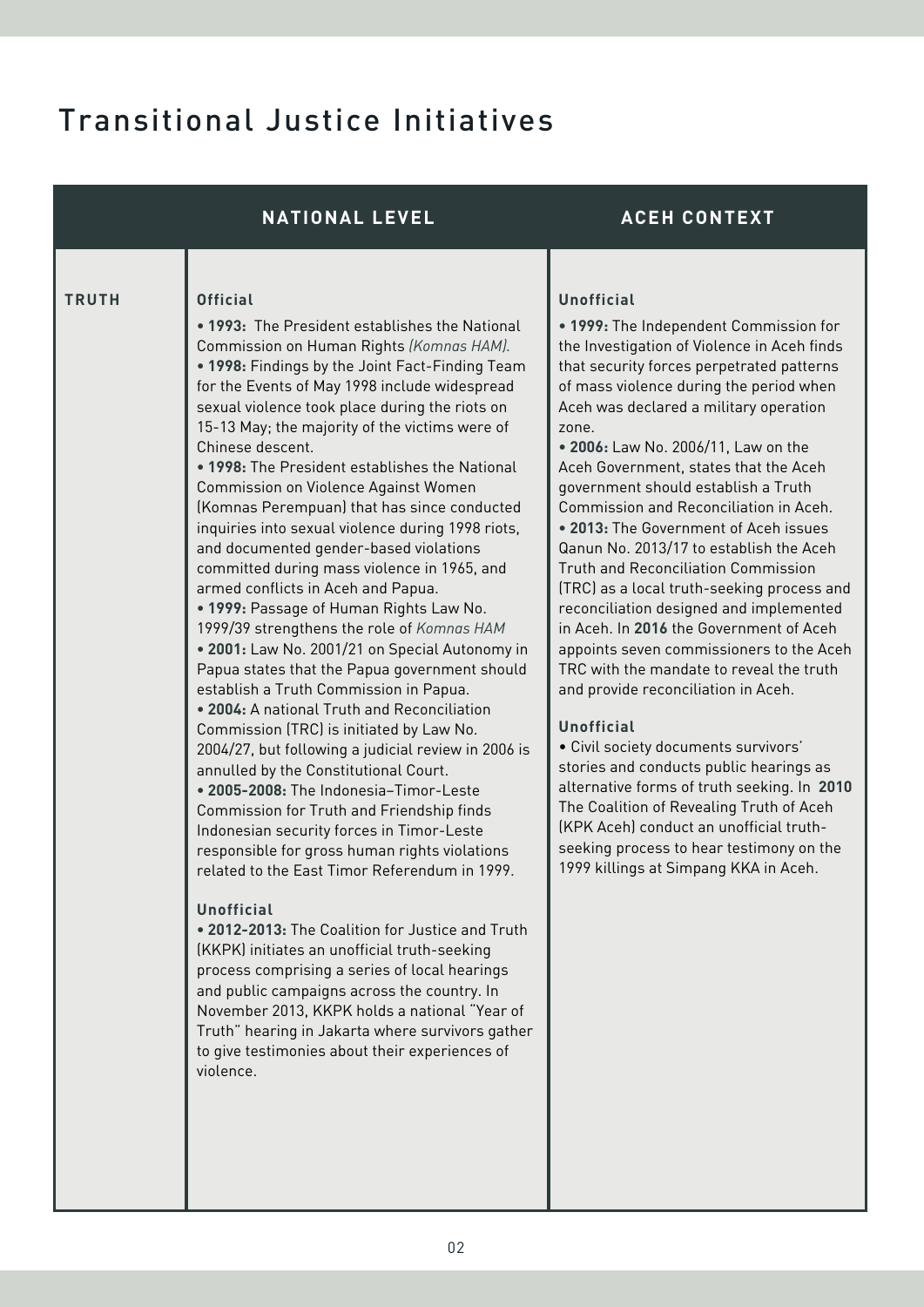|                   | • 2015: An international people's tribunal on<br>the mass violations of 1965, held in The Hague,<br>Netherlands, results in key findings on crimes<br>against humanity and genocide.                                                                                                                                                                                                                                                                                                                                                                                                                                                                                                                                                                                                                                                                                                                                                                                                                                                                                                                        |                                                                                                                                                                                                                                                                                                                                                                                                                                                                                                                               |
|-------------------|-------------------------------------------------------------------------------------------------------------------------------------------------------------------------------------------------------------------------------------------------------------------------------------------------------------------------------------------------------------------------------------------------------------------------------------------------------------------------------------------------------------------------------------------------------------------------------------------------------------------------------------------------------------------------------------------------------------------------------------------------------------------------------------------------------------------------------------------------------------------------------------------------------------------------------------------------------------------------------------------------------------------------------------------------------------------------------------------------------------|-------------------------------------------------------------------------------------------------------------------------------------------------------------------------------------------------------------------------------------------------------------------------------------------------------------------------------------------------------------------------------------------------------------------------------------------------------------------------------------------------------------------------------|
| <b>JUSTICE</b>    | . 2000: The government enacts the Human<br>Rights Court Law No. 2000/26 that regulates the<br>judicial procedure of gross violations of human<br>rights.<br>. 2001-2013: Komnas HAM conducts ad hoc pro<br>justicia inquiries into ten cases of crimes against<br>humanity. However, the Attorney General is not<br>conducting a further investigation.<br>. 2001: Law 2001/21 on Special Autonomy in<br>Papua states that the Papua government should<br>establish a permanent human rights court to<br>adjudicate gross violations of human rights in<br>Papua.<br>. The Human Rights Court acquits all defendants<br>in three cases brought before it:<br>- 2002-2004: crimes against humanity in East<br>Timor<br>- 2003-2004: crimes against humanity of<br>Tanjung Priok 1984<br>- 2004-2005: crimes against humanity of<br>Abepura case in Papua Abepura, Papua                                                                                                                                                                                                                                      | • 2006: Law No. 2006/11, Law on the<br>Aceh Government, states that the Aceh<br>government should establish a human<br>rights court in Aceh as promised by the<br>peace agreement.<br>• 2013: Komnas HAM conducted ad<br>hoc pro justicia inquiries into five cases<br>of gross violations of human rights<br>committed from 2003-1997. Since 2016,<br>two cases are delivered to the Attorney<br>General for further investigation. The<br>Commission continues to conduct pro<br>justicia investigations for 3 other cases. |
| <b>REPARATION</b> | <b>Official</b><br>. 2000: Reparation is included in Law No.<br>2000/26 on the Human Rights Court.<br>. 2002: Government regulation PP 2002/3 on<br>compensation, restitution and rehabilitation for<br>victims of "gross violations of human rights"<br>provides details regarding reparation for human<br>rights violations.<br>. 2004: The verdict by the Human Rights Court<br>regarding crimes against humanity in the<br>Tanjung Priok case acknowledges reparation for<br>13 victims. However, since all perpetrators are<br>acquitted, the reparation is annulled.<br>• 2006: Indonesia's Witness and Victim<br>Protection Agency (Law No. 2006/13) provides<br>health and psychosocial services for witnesses<br>and victims, including those related to cases<br>investigated by Komnas HAM.<br>. 2012: The Mayor of Palu (Central Sulawesi)<br>delivers an informal apology to the victims and<br>survivors of 1965 atrocities in his area. This<br>action is later affirmed by the Palo Mayor's<br>Decree No. 2013/25 relating to the National<br>Action Plan on Human Rights for the Province. | Official<br>• 2002: The Governor of Aceh initiates a<br>compensation scheme under the Islamic<br>tradition, diyat, for the families of those<br>killed or disappeared during the conflict.<br>Due to the lack of acknowledgement of<br>the violations and issues of transparency,<br>many victims were not satisfied with<br>this scheme. Therefore, the Aceh<br>Reintegration Agency tried a different<br>scheme. However, the assistance had little<br>reparative impact for the victims.                                   |